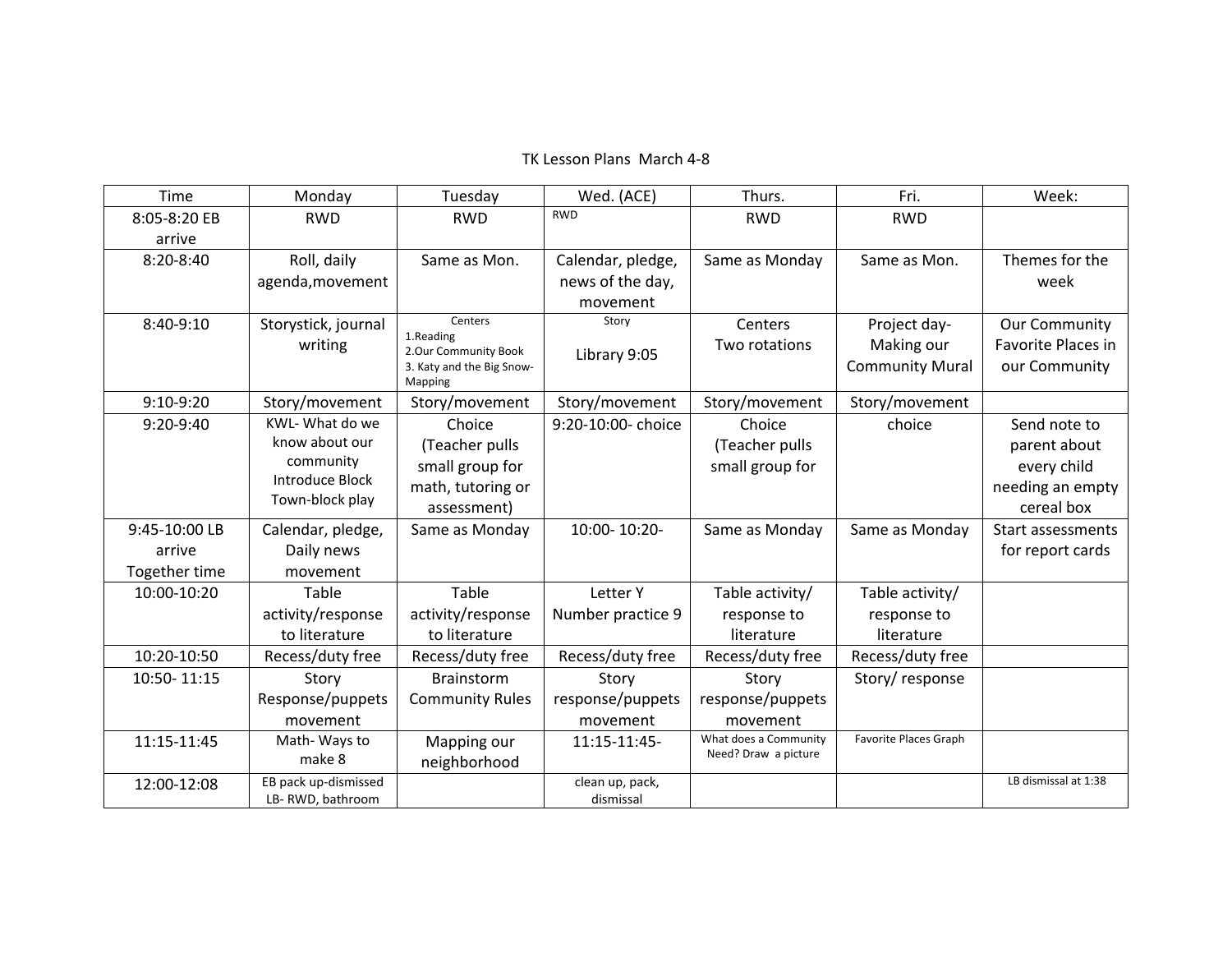#### Timee | Monday | Tuesday | Wed.(ACE) | Thurs. | Fri. | Week: 8:05‐8:20 EBarriveRWD RWD RWD BuddiesRWD RWD 8:20‐8:40 Roll, daily agenda,movement Same as Mon. Calendar, pledge, news of the day, movementSame as Monday Same as Mon.  $\parallel$  Themes for the week8:40‐9:10 Storystick, journal writing **Centers** 1. Reading 2. Rainbows andprisms 3.. Shamrock hatmath**Story** Library 9:05 **Centers** Two rotations Project day‐ Make <sup>a</sup> Leprechaun Brainstorm green food Taste green food Community Color GreenSt. Patrick's Day Nutrition 9:10‐9:20Story/movement Story/movement | Story/movement | Story/movement | Story/movement 9:20‐9:40 Box Town – start to work on decorating boxes to look like buildings Choice(Teacher pulls small group for math, tutoring or assessment) 9:20‐10:00‐ choice Choice (Teacher pulls small group for choice9:45‐10:00 LBarriveTogether time Calendar, pledge, Daily news movementSame as Monday 10:00-10:20- Same as Monday Same as Monday 10:00‐10:20 Table activity/response to literature Tableactivity/response to literature Letter ZNumber 10Table activity/ response to literatureTable activity/ response to literature10:20‐10:50Recess/duty free | Recess/duty free | Recess/duty free | Recess/duty free | Recess/duty free 10:50‐ 11:15 Story Response/puppets movement Story Response/puppets movement Story response/puppets movement Story response/puppets movement11:15‐11:45Dairy council Lesson | Dairy council Lesson11:15‐11:45‐Dairy council Lesson | Dairy council Lesson 12:00‐12:08 EB pack up‐dismissed LB‐ RWD, bathroom clean up, pack, dismissalLB dismissal at 1:38

# TK Lesson Plans March 11‐15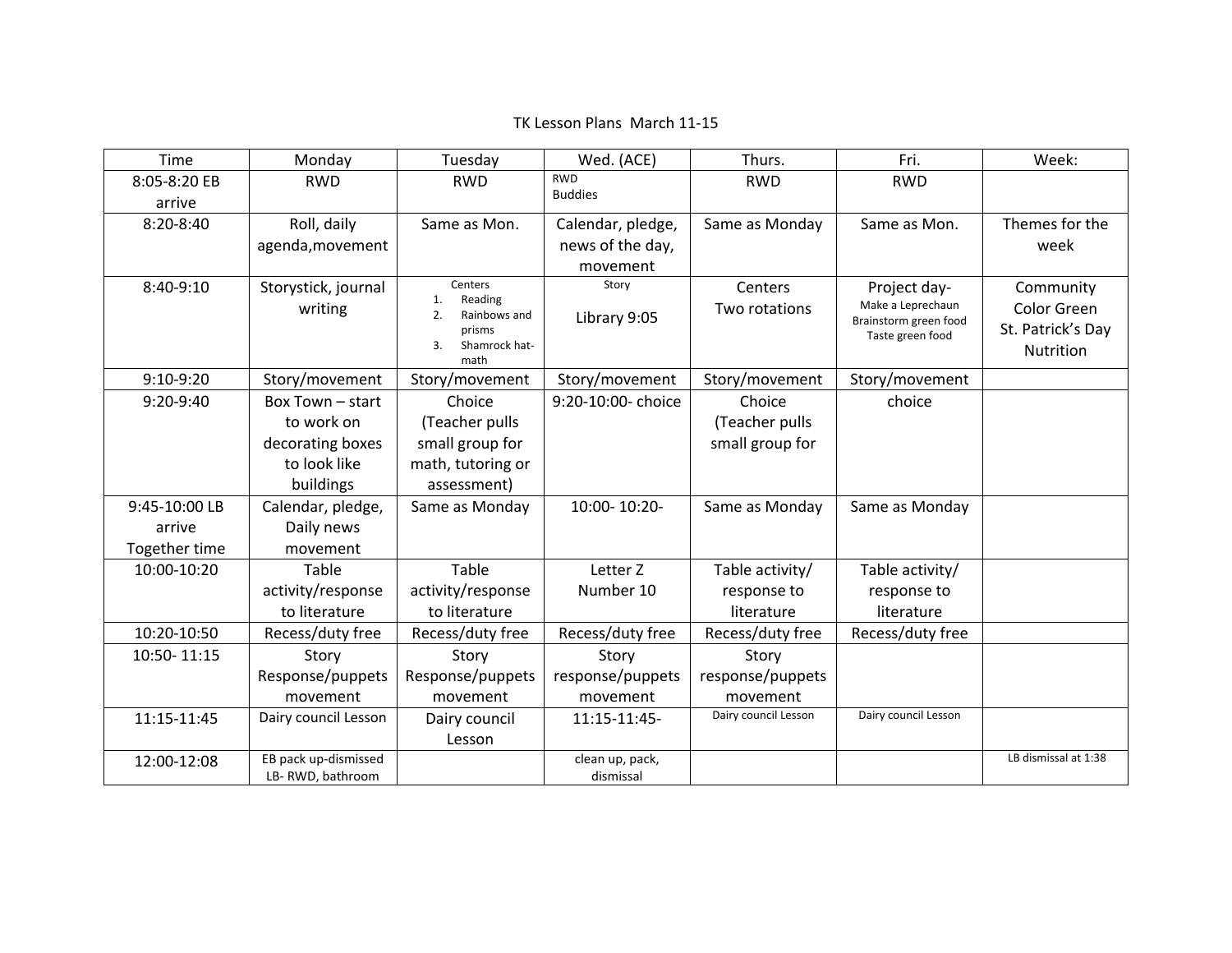# Transitional Kindergarten March 18‐22

| <b>TK Lesson Plans</b> | Monday               | Tuesday              | Wed. (ACE)               | Thurs.                   | Fri.                                 | Week:                |
|------------------------|----------------------|----------------------|--------------------------|--------------------------|--------------------------------------|----------------------|
| <b>March Time</b>      |                      |                      |                          |                          |                                      |                      |
| 8:05-8:20 EB           | <b>RWD</b>           | <b>RWD</b>           | <b>RWD</b>               | <b>RWD</b>               | <b>RWD</b>                           |                      |
| arrive                 |                      |                      |                          |                          |                                      |                      |
| 8:20-8:40              | Roll, daily          | Same as Mon.         | Calendar, pledge,        | Same as Monday           | Same as Mon.                         | Themes for the       |
|                        | agenda, movement     |                      | news of the day,         |                          |                                      | week                 |
|                        |                      |                      | movement                 |                          |                                      |                      |
| 8:40-9:10              | Storystick, journal  | Centers<br>1.Reading | Story                    | Centers                  | Project day-                         | Spring               |
|                        | writing              | 2.Spring Book        | Library 9:05             | Two rotations            | <b>Weather Book</b><br>Weather graph | Changes in           |
|                        |                      | 3. Wind              |                          |                          |                                      | Animals, Plants,     |
|                        |                      |                      |                          |                          |                                      | weather              |
| 9:10-9:20              | Story/movement       | Story/movement       | Story/movement           | Story/movement           | Story/movement                       |                      |
| 9:20-9:40              | What do we know      | Choice               | 9:20-10:00- choice       | Choice                   | choice                               | Living and Non       |
|                        | about spring-        | (Teacher pulls       |                          | (Teacher pulls           |                                      | Living objects       |
|                        | thinking Map         | small group for      |                          | small group for          |                                      |                      |
|                        | <b>KWL</b>           | math, tutoring or    |                          |                          |                                      |                      |
|                        |                      | assessment)          |                          |                          |                                      |                      |
| 9:45-10:00 LB          | Calendar, pledge,    | Same as Monday       | 10:00-10:20-             | Same as Monday           | Same as Monday                       |                      |
| arrive                 | Daily news           |                      |                          |                          |                                      |                      |
| Together time          | movement             |                      |                          |                          |                                      |                      |
| 10:00-10:20            | Table                | Table                | <b>Alphabet Practice</b> | Table activity/          | Table activity/                      |                      |
|                        | activity/response    | activity/response    | Number practice          | response to              | response to                          |                      |
|                        | to literature        | to literature        |                          | literature               | literature                           |                      |
| 10:20-10:50            | Recess/duty free     | Recess/duty free     | Recess/duty free         | Recess/duty free         | Recess/duty free                     |                      |
| 10:50-11:15            | Story                | Story                | Story                    | Story                    |                                      |                      |
|                        | Response/puppets     | Response/puppets     | response/puppets         | response/puppets         |                                      |                      |
|                        | movement             | movement             | movement                 | movement                 |                                      |                      |
| 11:15-11:45            | Living and Non livng | Living and non       | 11:15-11:45-             | Living and Non Living    | Living and non Living                |                      |
|                        | book                 | Living book          |                          | plants, animals, objects | book                                 |                      |
| 12:00-12:08            | EB pack up-dismissed |                      | clean up, pack,          |                          |                                      | LB dismissal at 1:38 |
|                        | LB-RWD, bathroom     |                      | dismissal                |                          |                                      |                      |